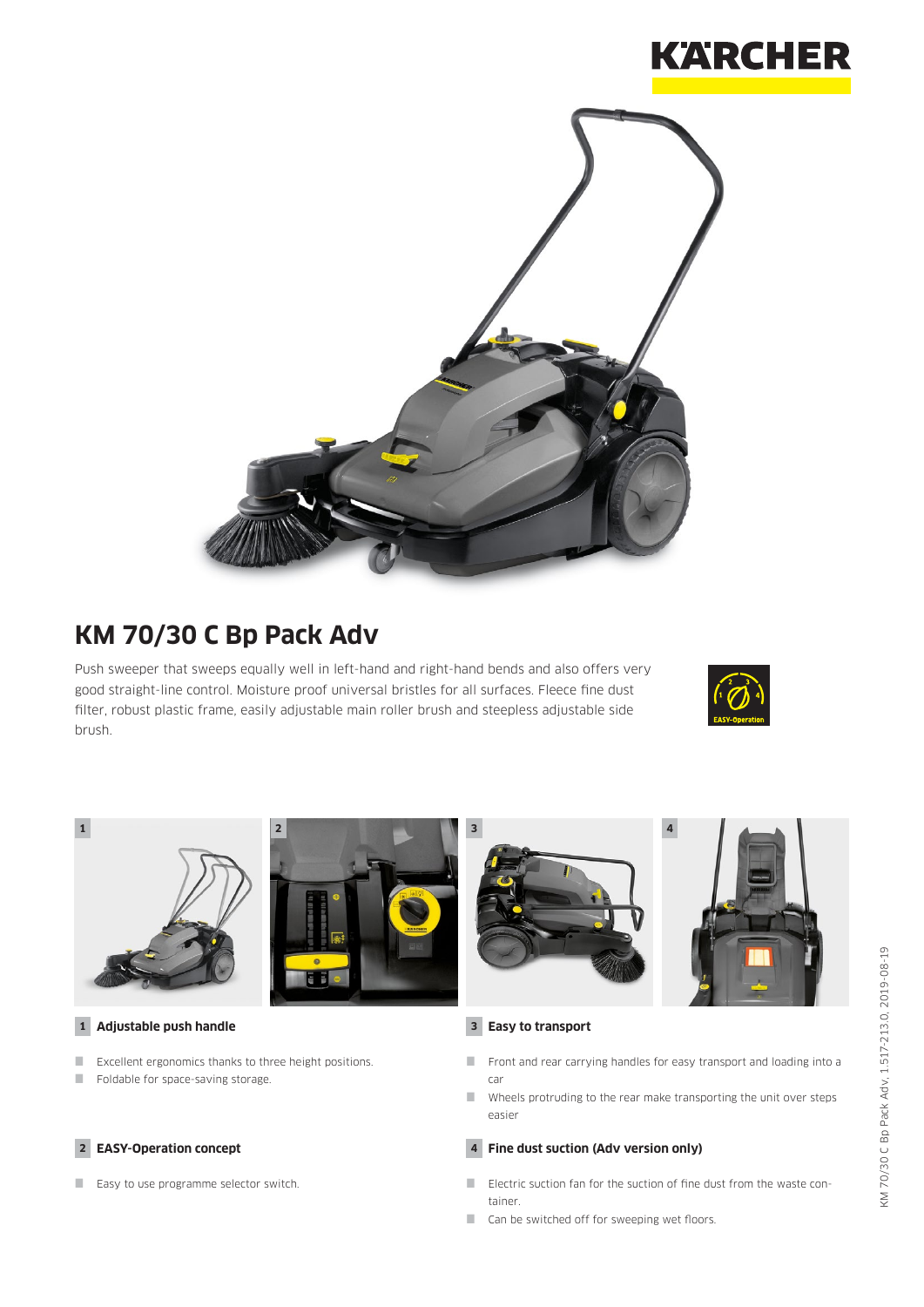## TECHNICAL DATA AND EQUIPMENT

### **KARCHER**



#### **KM 70/30 C Bp Pack Adv**

- With charger and batteries (Bp Pack version)
- Electrically powered main roller brush and side brushes
- Continuously adjustable roller brush and side brushes

| Technical data                     |                |                               |
|------------------------------------|----------------|-------------------------------|
| Order No.                          |                | 1.517-213.0                   |
| <b>EAN code</b>                    |                | 4039784718098                 |
| <b>Drive</b>                       |                | Manual                        |
| Drive power                        | V/W            | 12/195                        |
| Max. area performance              | $m^2/h$        | 2800                          |
| <b>Working width</b>               | mm             | 480                           |
| Working width with 1 side brush    | mm             | 700                           |
| Container capacity gross/net       |                | 42/30                         |
| <b>Filter area</b>                 | m <sup>2</sup> | 0.61                          |
| Weight                             | kg             | 48                            |
| Dimensions (L x W x H)             | mm             | $1200 \times 770 \times 1050$ |
| Charging time rechargeable battery | h              | 12                            |
| <b>Battery running time</b>        | h              | 2.5                           |
|                                    |                |                               |

| <b>Equipment</b>              |   |
|-------------------------------|---|
| Fine dust filter              | п |
| Flat pleated filter           | П |
| Electric sweep drive          | П |
| Adjustable main roller brush  | П |
| Manual filter cleaning system | п |
| Fold-down push handle         | П |
| Battery and charger included  | П |
| Dustpan principle             | п |
| Vacuum                        | п |
| Outdoor use                   | П |
| Indoor use                    | П |
| Included in delivery.         |   |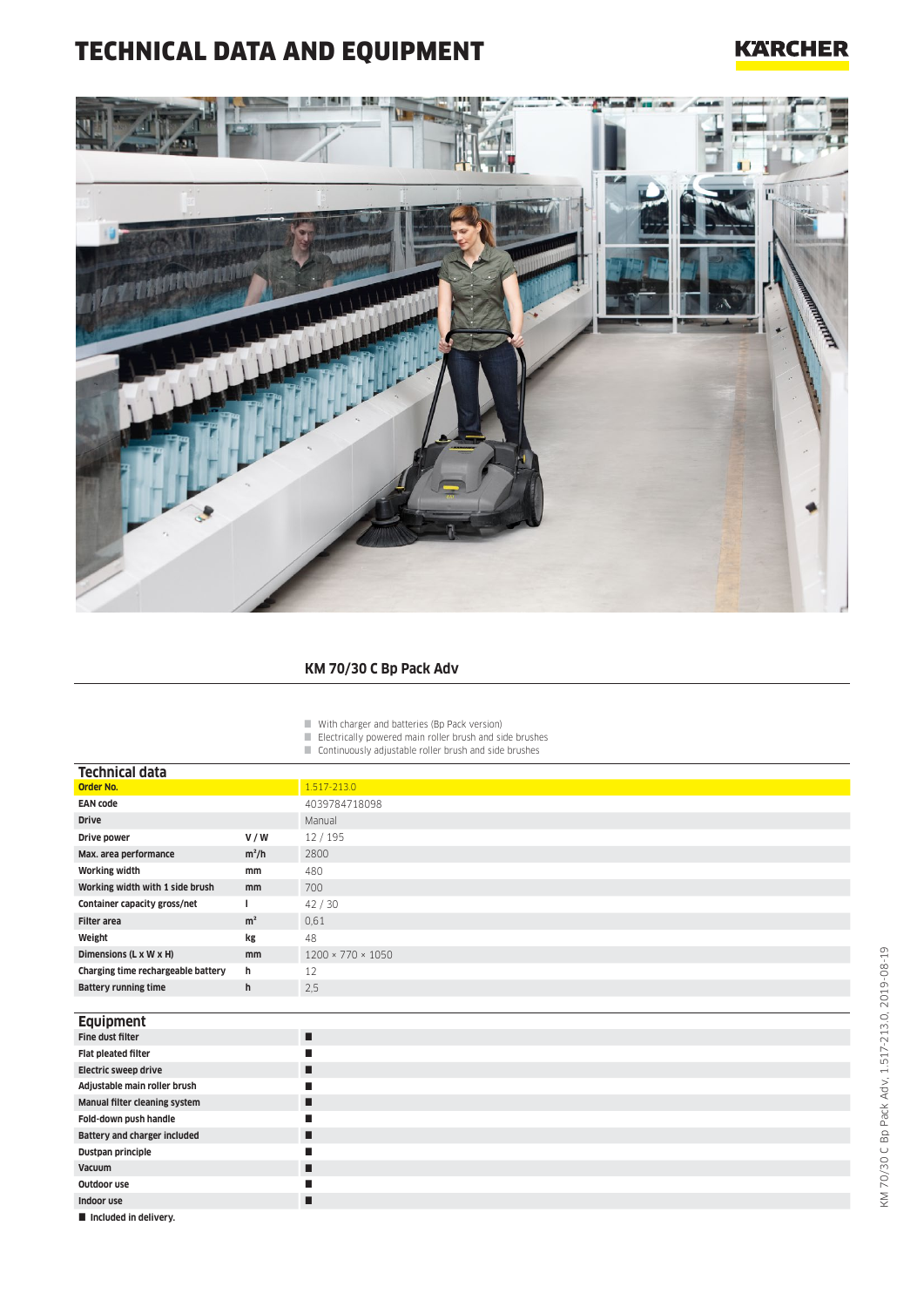

|                                             | Order No.   | Quantity   | ID | Length | Width | Price | Description                                                                                                                                        |
|---------------------------------------------|-------------|------------|----|--------|-------|-------|----------------------------------------------------------------------------------------------------------------------------------------------------|
| Flat pleated filter (paper)                 |             |            |    |        |       |       |                                                                                                                                                    |
| Flat filter only for replacement<br>Kaerche | 6.904-367.0 | 1 piece(s) |    |        |       |       | Paper flat pleated filter (dust class M) suitable for NT 361,<br>NT 561, NT 611 Eco/Te/M and NT 35/1, NT 45/1, NT 55/1<br>I E<br>Eco/Eco Te/Eco M. |

 $\blacksquare$  Included in delivery.  $\Box$  Available accessories.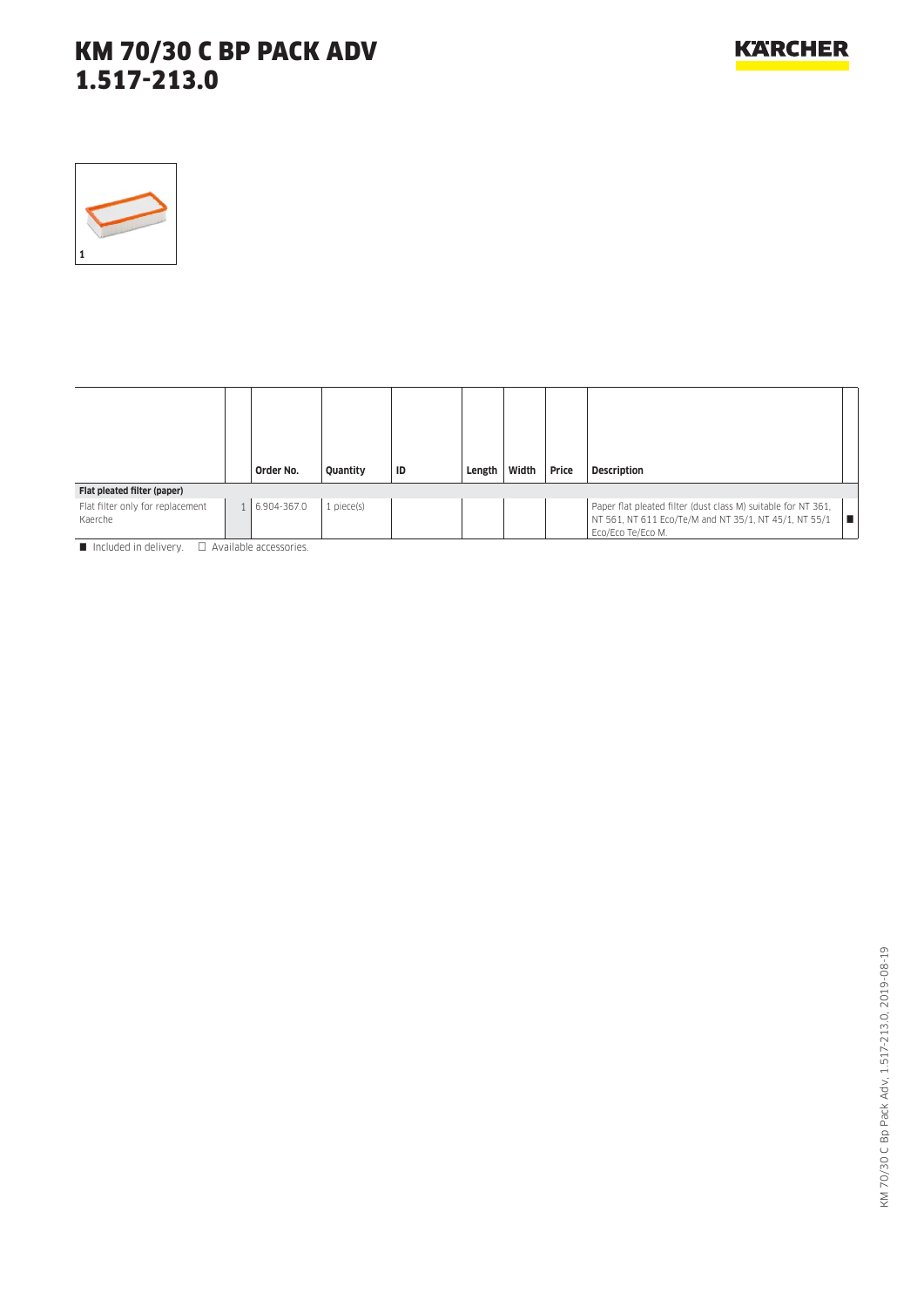

|                           | Order No.                   | Installation ex Battery volt-<br>works | age  | <b>Battery</b><br>capaci-<br>ty | Battery<br>type           | Price | <b>Description</b> |    |
|---------------------------|-----------------------------|----------------------------------------|------|---------------------------------|---------------------------|-------|--------------------|----|
| <b>Traction batteries</b> |                             |                                        |      |                                 |                           |       |                    |    |
| Battery                   | 6.654-202.0                 |                                        | 12 V | 26 Ah                           | mainte-<br>nance-<br>free |       |                    | п  |
| Chargers                  |                             |                                        |      |                                 |                           |       |                    |    |
| Charger                   | $2   6.654 - 203.0$         |                                        | 12 V |                                 | built-in                  |       |                    | Œ. |
| Included in delivery      | $\Box$ Available accordance |                                        |      |                                 |                           |       |                    |    |

Included in delivery.  $\Box$  Available accessories.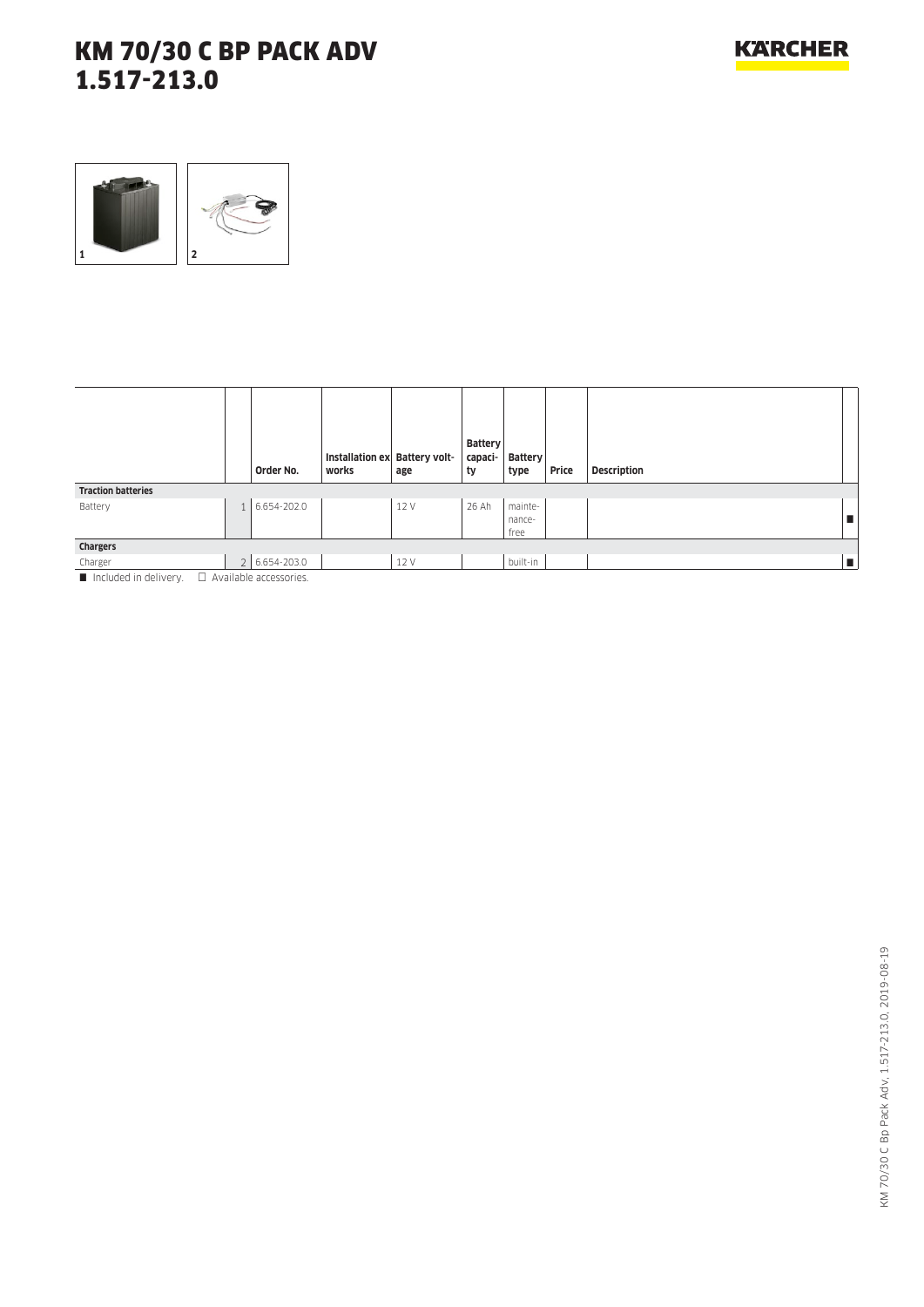

|                                             | Order No.     | Installation ex<br>works | Length /<br>width | Diame-<br>ter | Price | <b>Description</b>                                                                                                                |        |
|---------------------------------------------|---------------|--------------------------|-------------------|---------------|-------|-----------------------------------------------------------------------------------------------------------------------------------|--------|
| <b>Standard main roller brushes</b>         |               |                          |                   |               |       |                                                                                                                                   |        |
| Standard roller brush                       | 6.906-041.0   |                          | 480 mm            |               |       | Tough standard roller brush with moisture-proof universal<br>bristles for normal soiling on all surfaces. Extremely dura-<br>ble. | H      |
| <b>Foam filter</b>                          |               |                          |                   |               |       |                                                                                                                                   |        |
| Filter cartridge for KM 70/30 C             | 2 5.731-625.0 |                          |                   |               |       |                                                                                                                                   | п      |
| Main roller brush, soft/natural             |               |                          |                   |               |       |                                                                                                                                   |        |
| Main roller brush, soft/mois-<br>ture-proof | 3 6.903-995.0 |                          | 480 mm            |               |       | Sweeps fine dust on all surfaces indoors and outdoors                                                                             | $\Box$ |
| Main roller brush, hard                     |               |                          |                   |               |       |                                                                                                                                   |        |
| Main roller brush, hard                     | 4 6.903-999.0 |                          | 480 mm            |               |       | For the removal of stubborn dirt outdoors                                                                                         | $\Box$ |
| Main roller brush, antistatic               |               |                          |                   |               |       |                                                                                                                                   |        |
| Reversing rolling mill antistatic           | 5 6.907-023.0 |                          | 480 mm            |               |       | For sweeping surfaces subject to static build up (e.g. carpets, $\boxed{\Box}$<br>artificial turf)                                |        |

 $\Box$  Included in delivery.  $\Box$  Available accessories.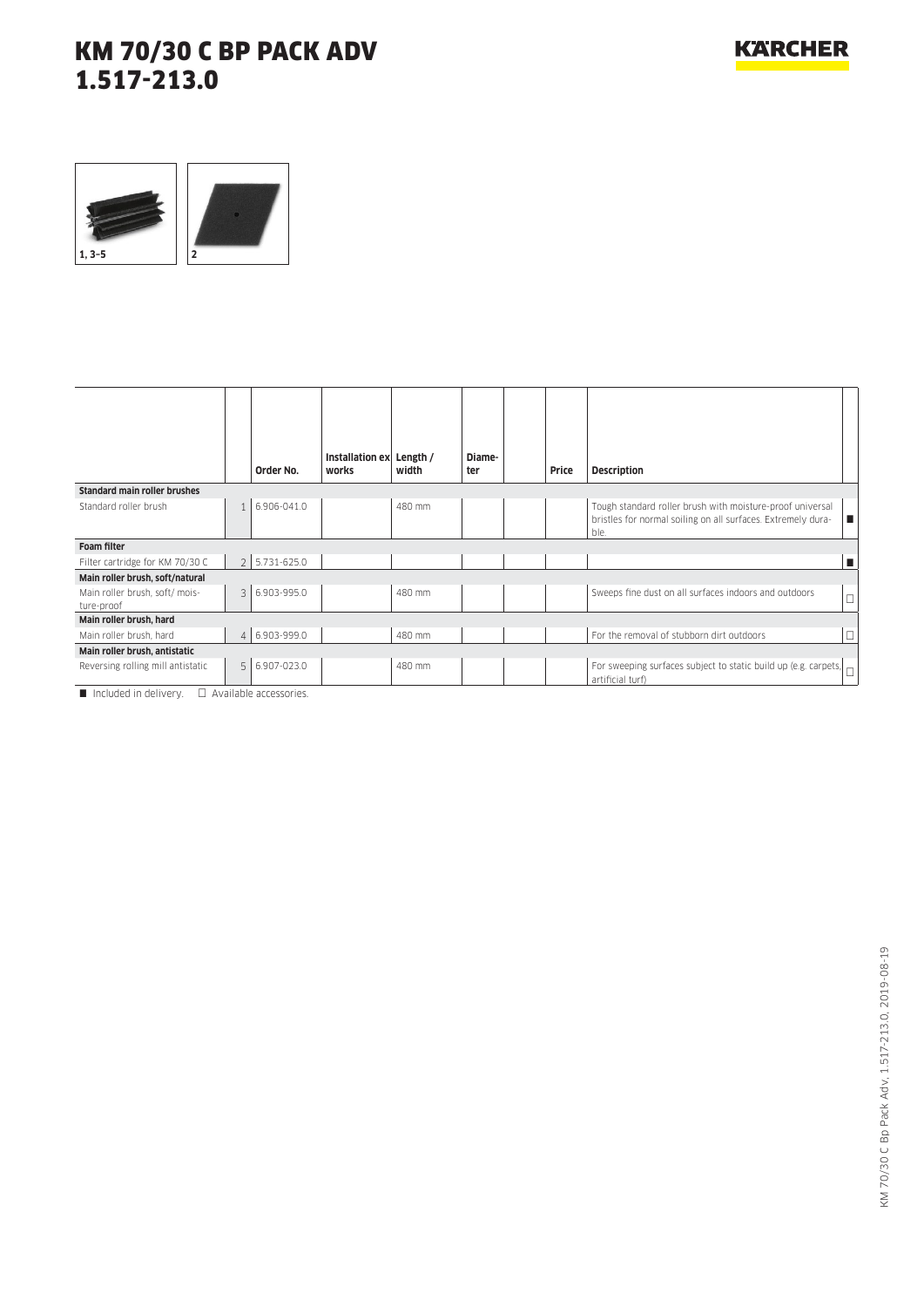

|                              | Order No.   | Installation ex Length /<br>works | width | Diame-<br>ter | Price | <b>Description</b>                                                                                                   |
|------------------------------|-------------|-----------------------------------|-------|---------------|-------|----------------------------------------------------------------------------------------------------------------------|
| <b>Standard side brushes</b> |             |                                   |       |               |       |                                                                                                                      |
| Side broom                   | 6.966-005.0 |                                   |       | 330 mm        |       | Standard side brush with moisture-proof universal bristles<br>for normal soiling on all surfaces. Extremely durable. |

 $\blacksquare$  Included in delivery.  $\Box$  Available accessories.